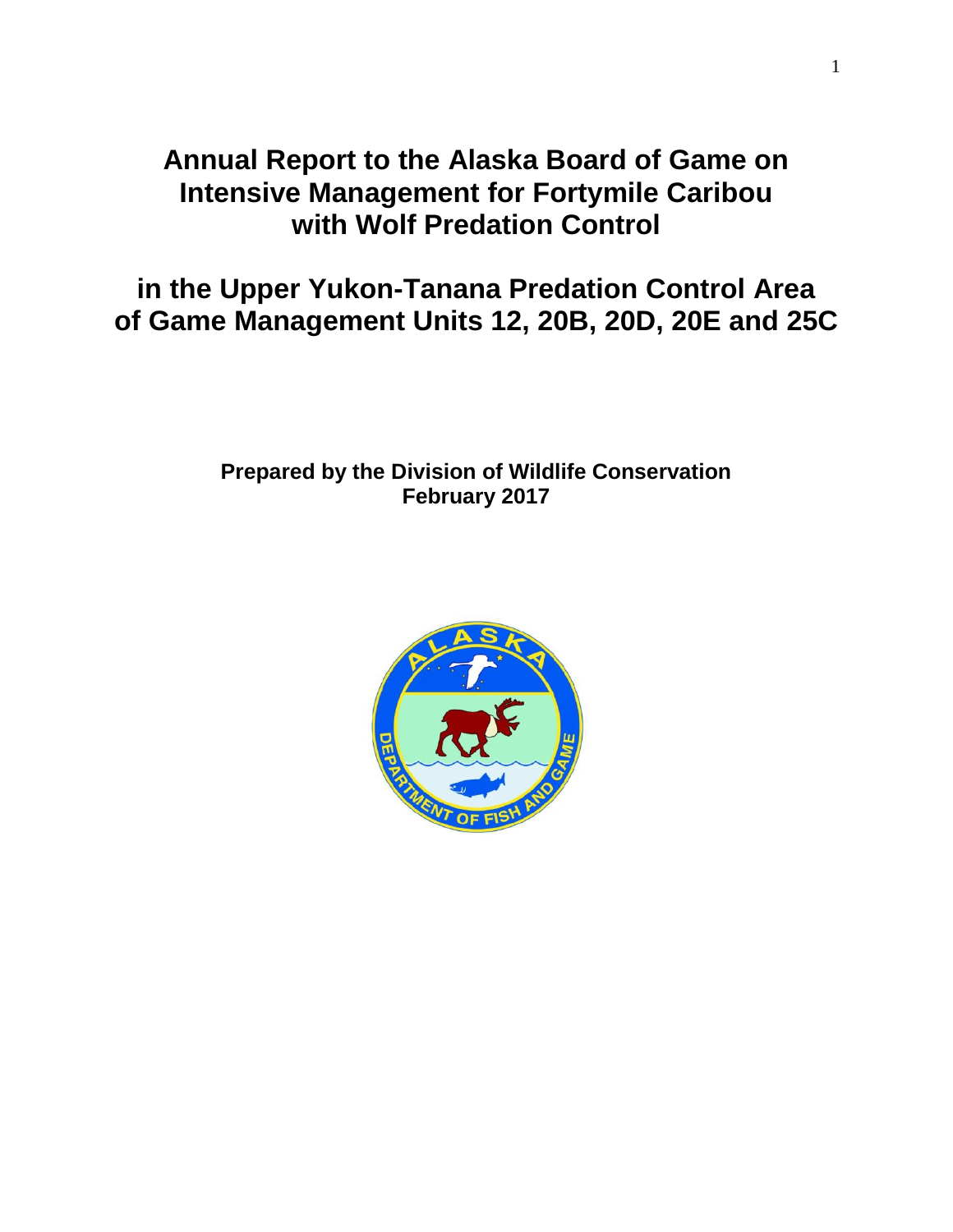- **1) Description of IM Program<sup>1</sup>**
	- **A) This report is an** annual **evaluation for a predation control program authorized by the Alaska Board of Game (Board) under 5 AAC 92.113**
	- **B) Month this report was submitted by the Department to the Board:**

**February (annual report) Year** 2017

- **C) Program name**: Upper Yukon-Tanana Predation Control Program (UYTPCP).
- **D) Existing program** has **an associated Operational Plan**
- **E) Game Management Unit(s) fully or partly included in IM program area:** Units 12, 20B, 20D, 20E and 25C.
- **F) IM objectives for** Fortymile caribou herd (FCH): population size 50,000–100,000 and harvest 1,000–15,000.
- **G) Month and year the current predation control program was originally authorized by the Board:** November 2004**. Indicate date(s) if renewed:** March 2009 and February 2014
- **H) Predation control is** currently active **in this IM area**.

 $\overline{a}$ 

- **I) If active, month and year the current predation control program began:** January 2005
- **J) A habitat management program funded by the department or from other sources is currently active in this IM area:** No
- **K) Size of IM program area (square miles) and geographic description:** The area encompasses 18,750 mi<sup>2</sup> in that portion of Unit 12 north of the Alaska Highway; that portion of Unit 20D within the Goodpaster River drainage upstream from and including the South Fork Goodpaster River drainage, and within the Healy River, and the Billy and Sand creek drainages; that portion of Unit 20B within the Salcha River drainage upstream from and including the Goose Creek drainage, and within the Middle Fork of the Chena River drainage; all of Unit 20E; and that portion of Unit 25C within the Birch Creek drainage upstream from the Steese Highway bridge, and within the area draining into the south and west bank of the Yukon River upstream from the community of Circle (Fig. 1). However, within this area, predation control activities have not been authorized by the National Park Service within Yukon-Charley Preserve (2,833 mi<sup>2</sup>).

<sup>&</sup>lt;sup>1</sup> For purpose and context of this report format, see *Intensive Management Protocol, section on Tools for Program Implementation and Assessment*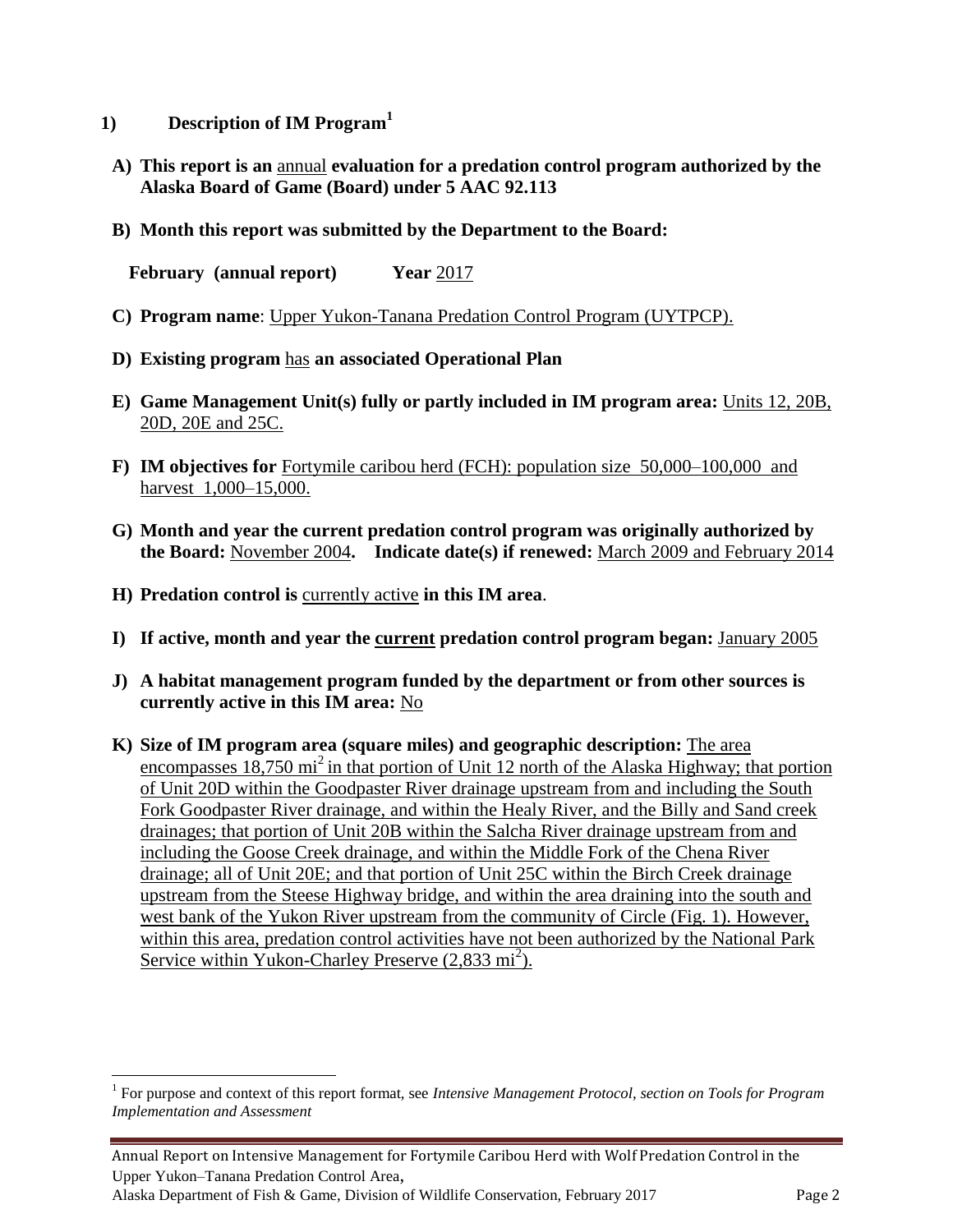

**Figure 1. Upper Yukon–Tanana Predator Control Program Area (18,750 mi<sup>2</sup> ). Predation control activities have not been authorized by the National Park Service within the Yukon-Charley Preserve portion (2,833 mi<sup>2</sup> ) of the control program area.**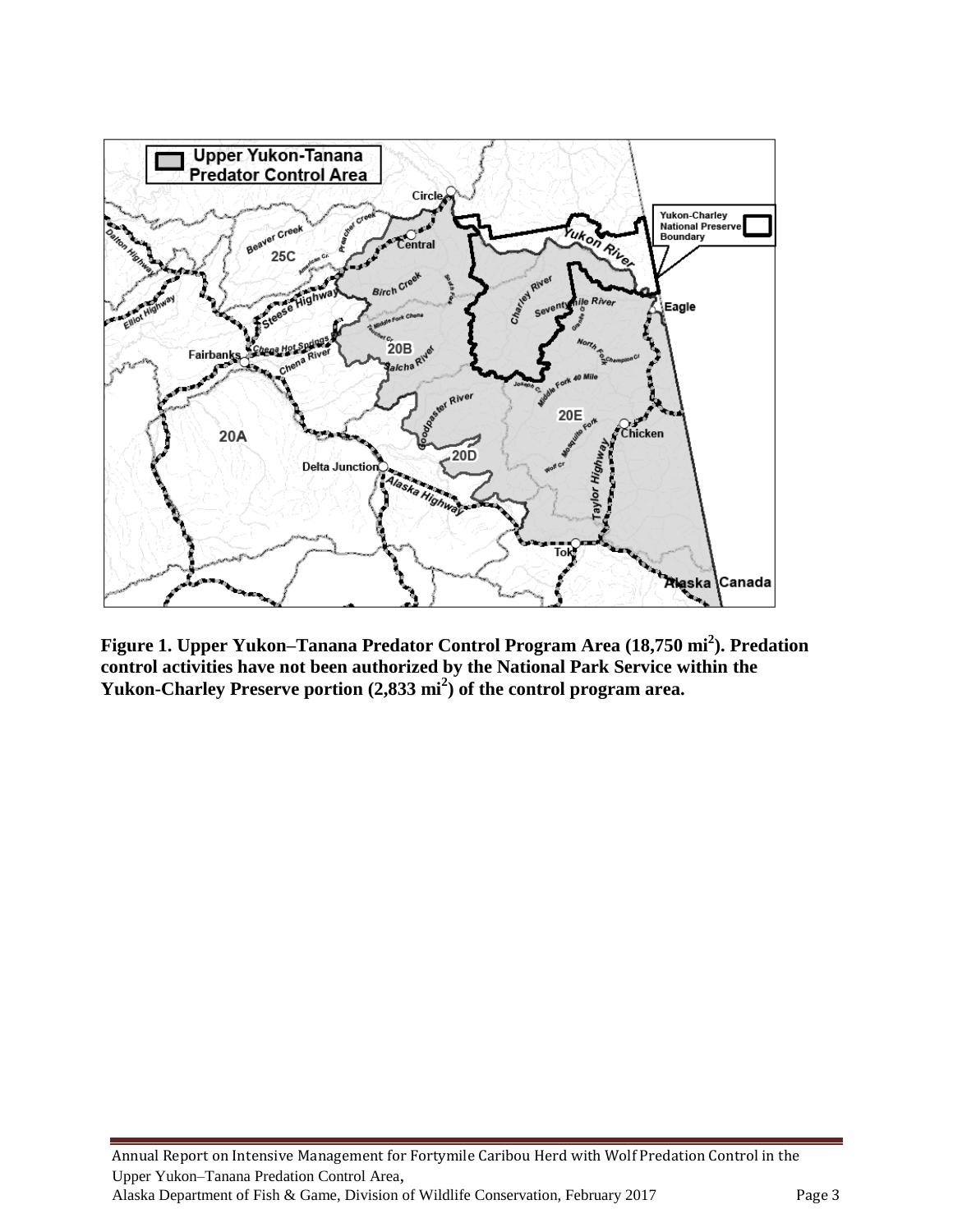**L) Size and geographic description of area for assessing ungulate abundance:** Caribou:  $25,217 \text{ mi}^2$  Fortymile Caribou hunt area (Fig. 2).



**Figure 2. Fortymile Caribou Herd Hunt Area in Alaska (25,217 mi<sup>2</sup> ).**

- **M) Size and geographic description of area for ungulate harvest reporting:** Caribou–FCH hunt area,  $25,217 \text{ mi}^2$ .
- **N) Size and geographic description of area for assessing predator abundance:** Upper Yukon–Tanana Predation Control Area (UYTPCA), 18,750 mi<sup>2</sup>.
- **O)** Size and geographic description of predation control area: UYTPCA, 18,750 mi<sup>2</sup>. However, predation control activities have not been authorized by the National Park Service within the Yukon-Charley Preserve portion  $(2,833 \text{ mi}^2)$  of the control program area.
- **P) Criteria for evaluating progress toward IM objectives:** Caribou abundance and harvest.
- **Q)** Criteria for success with this program: FCH population  $= 50,000-100,000$  and harvest  $=$ 1,000–15,000 caribou.

### **2) Prey data**

**Date(s) and method of most recent abundance assessment for:** Caribou – June 2010 photocensus (Table 1).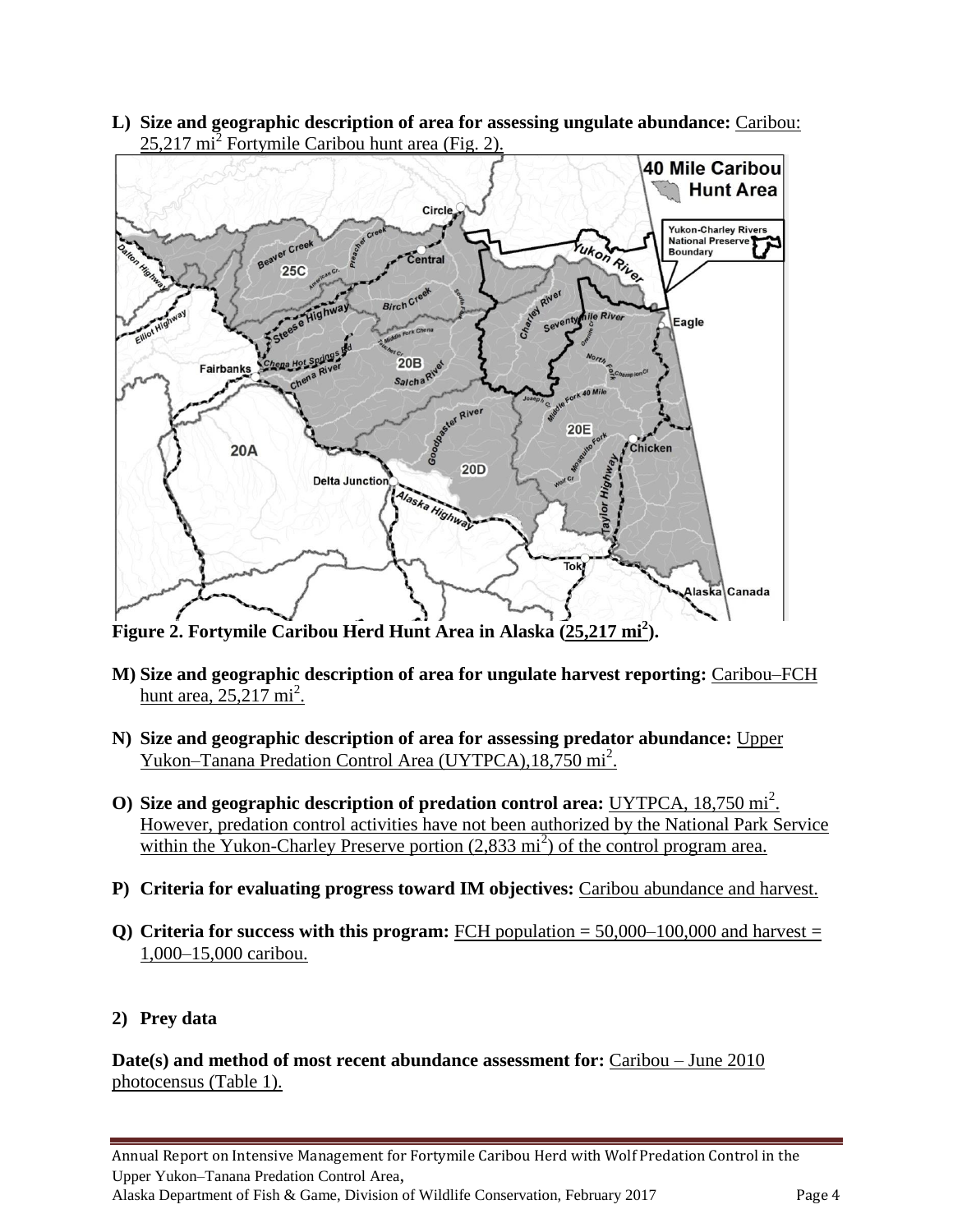**Compared to IM area, was a similar trend and magnitude of difference in abundance observed in nearby non-treatment area(s) since program inception:** Non-treatment area not established.

**Date(s) of most recent age and sex composition survey for:** Caribou – October 2016 composition survey (Table 1).

**Compared to IM area, was a similar composition trend and magnitude of difference in composition observed in nearby non-treatment area(s) since program inception:** Nontreatment area not established.

| through 30 June (e.g., Regulatory year $2004 = 1$ July 2004 through 30 June 2005). |                   |                  |                                          |              |                |  |  |  |
|------------------------------------------------------------------------------------|-------------------|------------------|------------------------------------------|--------------|----------------|--|--|--|
|                                                                                    | <b>Regulatory</b> |                  | <b>Composition (number per 100 cows)</b> |              |                |  |  |  |
| <b>Period</b>                                                                      | vear              | <b>Abundance</b> | <b>Calves</b>                            | <b>Bulls</b> | Total <i>n</i> |  |  |  |
| Year 1                                                                             | 2004              |                  |                                          |              |                |  |  |  |
| Year 2                                                                             | 2005              |                  |                                          |              |                |  |  |  |
| Year 3                                                                             | 2006              | $43,837^{\rm a}$ | 34                                       | 43           | 4,995          |  |  |  |
| Year 4                                                                             | 2007              | $44,673^{\circ}$ | 37                                       | 36           | 5,228          |  |  |  |
| Year 5                                                                             | 2008              | $46,510^{b}$     | 33                                       | 37           | 4,119          |  |  |  |
| Year 6                                                                             | 2009              | $51,675^{\rm b}$ | 34                                       | 59           | 4,503          |  |  |  |
| Year 7                                                                             | 2010              |                  | 32                                       | 43           | 7,169          |  |  |  |
| Year 8                                                                             | 2011              |                  | 25                                       | 42           | 3,949          |  |  |  |
| Year 9                                                                             | 2012              |                  | 22                                       | 40           | 4,832          |  |  |  |
| Year 10                                                                            | 2013              |                  | 28                                       | 38           | 3,921          |  |  |  |
| Year 11                                                                            | 2014              |                  | 25                                       | 34           | 4,794          |  |  |  |
| Year 12                                                                            | 2015              |                  | 35                                       | 53           | 5,663          |  |  |  |
| Year 13                                                                            | 2016              |                  | 32                                       | 48           | 3,288          |  |  |  |

**Table 1**. **Fortymile Caribou Herd (FCH) abundance, age and sex composition in FCH hunt area since the herd was added to the control program in year 3. Regulatory year is 1 July** 

<sup>a</sup> Modeled population estimate.

<sup>b</sup> Minimum population estimate from photocensus.

**Describe trend in abundance or composition:** 2–4% annual rate of increase during regulatory years 2004-2009, based on modeling and photocensus results.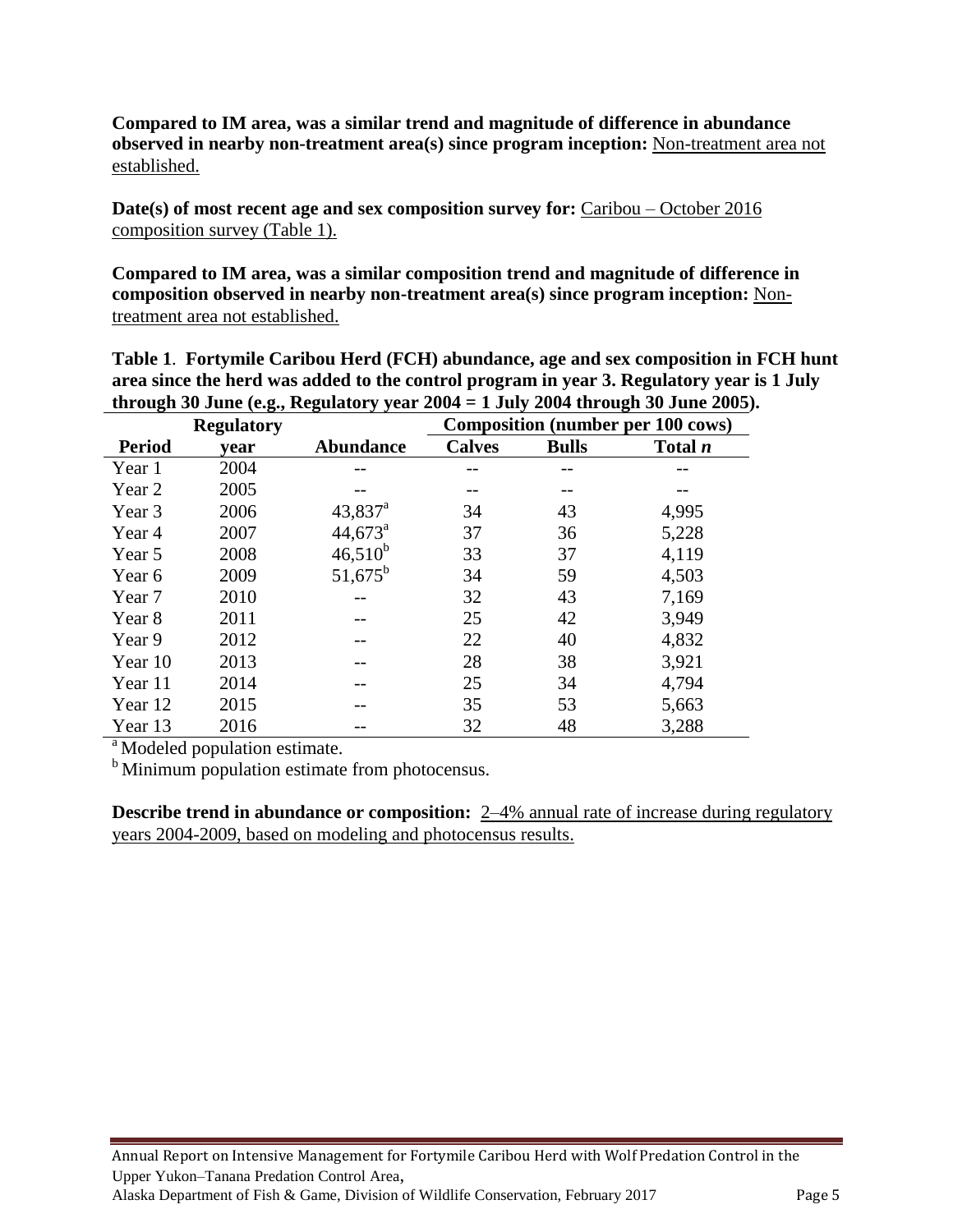| Table 2. Fortymile Caribou Herd (FCH) harvest in FCH hunt area during years 1 through |
|---------------------------------------------------------------------------------------|
| 13. The FCH was added to the control program in year 3. A regulatory year is 1 July   |
| through 30 June (e.g., Regulatory year $2004 = 1$ July 2004 through 30 June 2005).    |

|               |                   |        |     | <b>Reported on registration</b> |              |                   |          |                |          |              |
|---------------|-------------------|--------|-----|---------------------------------|--------------|-------------------|----------|----------------|----------|--------------|
|               |                   | permit |     |                                 | general      | <b>Estimated</b>  |          |                |          |              |
|               | <b>Regulatory</b> |        |     |                                 |              | harvest           | $Un-$    |                | Yukon    |              |
| <b>Period</b> | vear              | М      | F   | Unk                             | <b>Total</b> | report            | reported | <b>Illegal</b> | harvest  | <b>Total</b> |
| Year 1        | 2004              | 592    | 243 | 11                              | 846          | 12                | 5        | 5              | 0        | 868          |
| Year 2        | 2005              | 557    | 182 | 2                               | 741          | 4                 | 5        | 5              | 0        | 755          |
| Year 3        | 2006              | 601    | 247 | 4                               | 852          | 12                | 5        |                | $\Omega$ | 874          |
| Year 4        | 2007              | 746    | 262 | 4                               | 1.012        | 20                | 5        |                | 0        | 1,042        |
| Year 5        | 2008              | 681    | 217 | $\mathbf{0}$                    | 898          | 9                 | 5        |                | $\Omega$ | 917          |
| Year 6        | 2009              | 881    | 192 | 10                              | 1,083        | 11                | 5        |                | $\Omega$ | 1,104        |
| Year 7        | 2010              | 630    | 89  | 6                               | 725          | 4                 | 5        | 5              | 15       | 764          |
| Year 8        | 2011              | 935    | 125 | 6                               | 1.066        | 18                | 5        | 5              | 15       | 1,119        |
| Year 9        | 2012              | 1,081  | 190 | 26                              | 1.297        | 9                 | 5        | 5              | 15       | 1,341        |
| Year 10       | 2013              | 1,152  | 14  | 20                              | 1,186        | $65^{\mathrm{a}}$ | 5        | 5              | 60       | 1,321        |
| Year 11       | 2014              | 684    | 278 | 12                              | 974          | 30 <sup>b</sup>   | 5        | 5              | 15       | 1,039        |
| Year 12       | 2015              | 793    | 236 | 14                              | 1.043        | $17^{\circ}$      | 5        | 5              | 30       | 1,100        |
| Year 13       | 2016              | 622    | 329 | 9                               | 960          | 20 <sup>d</sup>   | 5        | 5              | 5        |              |

<sup>a</sup> Includes 65 harvested in Unit 25B.

 $<sup>b</sup>$  Includes 20 harvested under Fortymile Youth Permit Hunt DC851 in early August.</sup>

<sup>c</sup> Includes 14 harvested under Fortymile Youth Permit Hunts YC831 and YC833 in early August.

<sup>d</sup> Includes 17 harvested under Fortymile Youth Permit Hunts YC831 early August.

**Describe trend in harvest:** Harvest controlled by fixed annual harvest quota. Annual quota was 850 caribou/year during regulatory years 2006 through 2009 (RY06-RY09; A regulatory year is 1 July through 30 June, meaning  $RY06 = 1$  July 2006 through 30 June 2007), 795 caribou/year in RY10, and 1,000 caribou/year during RY11–RY16.

#### **Describe any other harvest related trend if appropriate:** None.

#### **3) Predator data**

#### **Date(s) and method of most recent spring abundance assessment for wolves:** May 2016 modeled estimate.

**Date(s) and method of most recent fall abundance assessment for wolves:** October 2015 – ADF&G Pred–Prey model which uses the relationship between spring wolf, moose and caribou population sizes to predict a likely growth rate for the wolf population from spring to fall. Mathematical equations which define model functions were taken from published predator–prey studies.

#### **Other research or evidence of trend or abundance status in wolves:** None.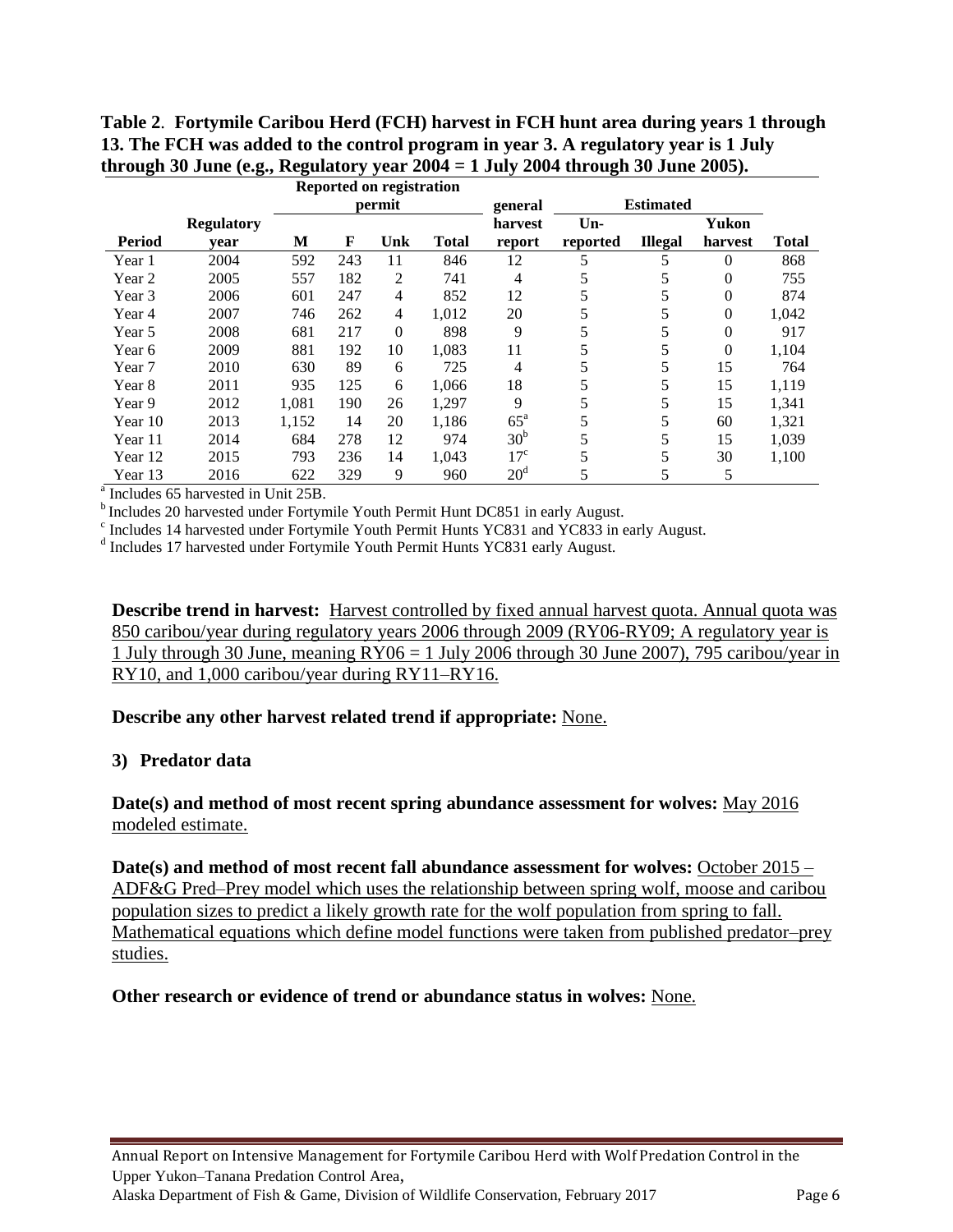**Table 3. Wolf abundance and removal in the Upper Yukon-Tanana Predation Control Area since program implementation in year 1 to year 12. Removal objective is 60–80% of pre-control fall abundance in year 1 of wolf predation control program, so estimated or confirmed number remaining by 1 May each regulatory year in the predation control area must be at least 88. Regulatory year is 1 July through 30 June (e.g., Regulatory year 2004 = 1 July 2004 through 30 June 2005).**

|               |                           | Fall<br>abundance              | <b>Harvest</b><br>removal |                | Dept.              | <b>Public</b><br>control |                         | <b>Spring</b><br>abundance |
|---------------|---------------------------|--------------------------------|---------------------------|----------------|--------------------|--------------------------|-------------------------|----------------------------|
| <b>Period</b> | <b>Regulatory</b><br>vear | (range)                        | <b>Trap</b>               | Hunt           | control<br>removal | removal                  | <b>Total</b><br>removal | $(range)^{a}$              |
| Year 1        | 2004                      | $380^{bc}$<br>$(350 - 410)$    | 52                        | 23             | N/A                | 60                       | 135                     | 245<br>$(215 - 275)$       |
| Year 2        | 2005                      | $335^{\circ}$<br>$(300 - 370)$ | 58                        | 10             | N/A                | 17                       | 85                      | 250<br>$(215 - 285)$       |
| Year 3        | 2006                      | $362^{\circ}$<br>$(300 - 425)$ | 73                        | $\overline{7}$ | N/A                | 23                       | 103                     | 259<br>$(197 - 322)$       |
| Year 4        | 2007                      | $382^{\circ}$<br>$(366 - 398)$ | 57                        | 14             | N/A                | 27                       | 98                      | 284<br>$(268 - 300)$       |
| Year 5        | 2008                      | $372^{\mathrm{d}}$             | 82                        | 11             | 84                 | 49                       | 226                     | 146                        |
| Year 6        | 2009                      | $235^{\overline{e}}$           | 31                        | $\overline{4}$ | 15                 | 10                       | 60                      | 175                        |
| Year 7        | 2010                      | $274^\circ$<br>$(262 - 285)$   | 26                        | 11             | $\overline{0}$     | 25                       | 62                      | 212<br>$(200 - 223)$       |
| Year 8        | 2011                      | $329^\circ$<br>$(315 - 342)$   | 62                        | 17             | 56                 | 8                        | 145                     | 184<br>$(170 - 197)$       |
| Year 9        | 2012                      | $386^{\circ}$<br>$(368 - 403)$ | 41                        | 12             | 40                 | 78                       | 171                     | 215<br>$(197 - 232)$       |
| Year 10       | 2013                      | $356^{\circ}$<br>$(338 - 373)$ | 44                        | 10             | 31                 | 31                       | 116                     | 240<br>$(222 - 257)$       |
| Year 11       | 2014                      | $374^{\circ}$<br>$(357 - 393)$ | 38                        | 10             | 33                 | 24                       | 105                     | 269<br>$(252 - 288)$       |
| Year 12       | 2015                      | $408^\circ$<br>$(390 - 426)$   | 55                        | 14             | 19                 | 29                       | 117                     | 291<br>$(273 - 309)$       |

<sup>a</sup>Fall estimate minus all know wolf kills.

<sup>b</sup> Pre-control population estimate.

 $\degree$ Fall modeled estimate.

<sup>d</sup> Revised fall modeled estimate using results from a March 2009 reconnaissance survey and regulatory year 2008 removal data. The original fall modeled estimate was 393–431.

 $\textdegree$ Revised fall modeled estimate using results from a March 2010 reconnaissance survey and regulatory year 2009 removal data. The original fall modeled estimate was 262–299.

#### **4) Habitat data and nutritional condition of prey species where active habitat enhancement is occurring or was recommended in the Operational Plan, describe progress toward objectives:** Habitat enhancement was not recommended in the Operational Plan and has not been conducted.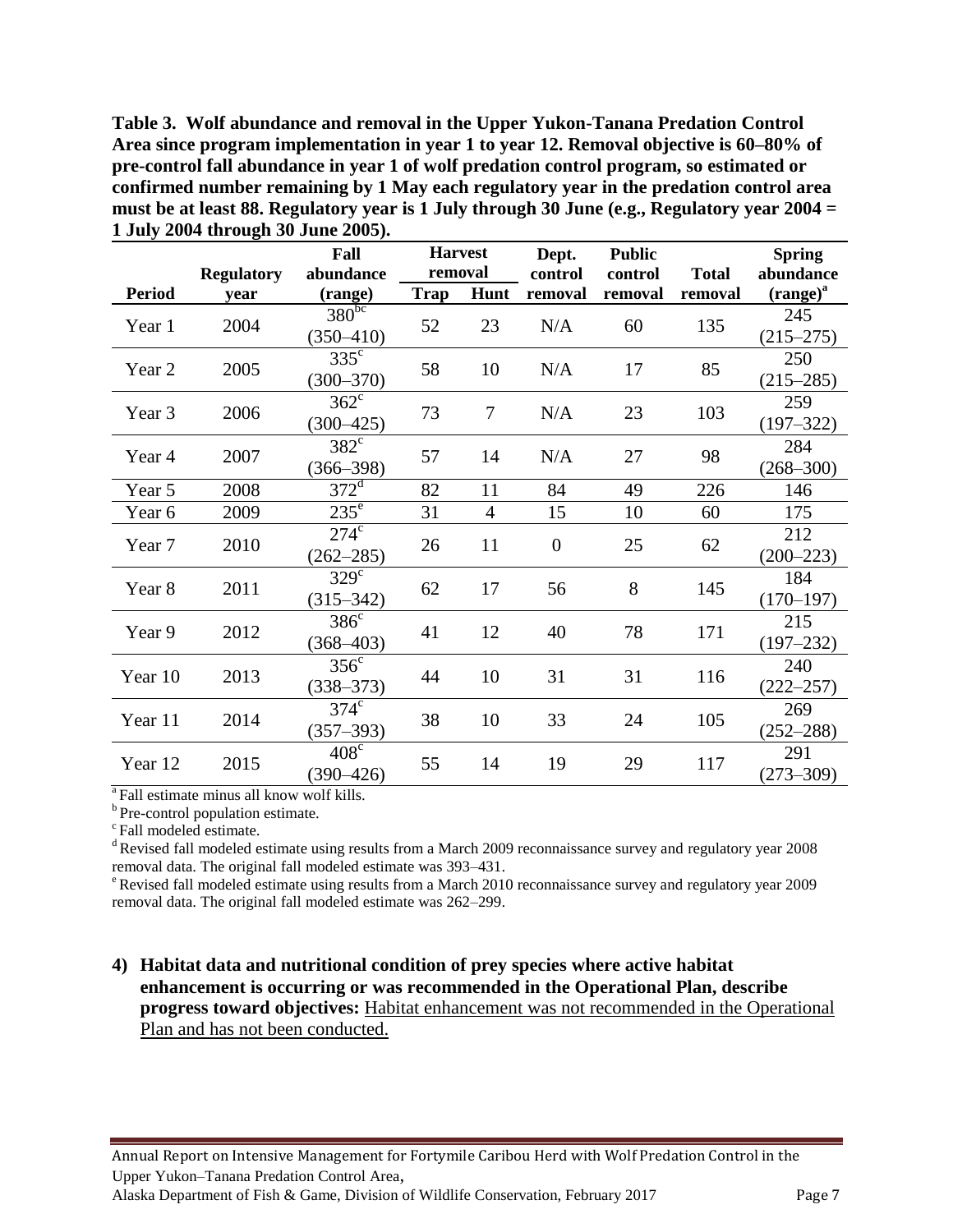|               |                   | <b>Spring Birthrates</b> |
|---------------|-------------------|--------------------------|
|               |                   | (% of cows $\geq 36$ )   |
|               | <b>Regulatory</b> | months old that          |
| <b>Period</b> | Year              | gave birth)              |
| Year 1        | 2004              |                          |
| Year 2        | 2005              |                          |
| Year 3        | 2006              | 89                       |
| Year 4        | 2007              | 90                       |
| Year 5        | 2008              | 70                       |
| Year 6        | 2009              | 70                       |
| Year 7        | 2010              | 86                       |
| Year 8        | 2011              | 82                       |
| Year 9        | 2012              | 88                       |
| Year 10       | 2013              | 63                       |
| Year 11       | 2014              | 85                       |
| Year 12       | 2015              | 74                       |

**Table 4**. **Nutritional indicators for Fortymile Caribou Herd (FCH) in FCH hunt area since the herd was added to the control program in year 3 to year 12. A regulatory year is 1 July through 30 June (e.g., Regulatory year 2004 = 1 July 2004 through 30 June 2005).**

#### **5) Costs specific to implementing Intensive Management**

**Table 8**. **Upper Yukon-Tanana program cost (\$1,000 = 1.0) of agency salary based on estimate of proportional time of field level staff and cost of operations for intensive management activities (e.g., predator control or habitat enhancement beyond normal Survey and Inventory work) performed by personnel in the Department or work by other state agencies (e.g., Division of Forestry) or contractors in Upper Yukon–Tanana Predator Control Area during year 7 to year 12. Fiscal year (FY) is also 1 July to 30 June but the year is one greater than the comparable Regulatory Year (e.g., Fiscal year 2011 is 1 July 2010 to 30 June 2011).** 

|               |               |                      | <b>Predation</b> |                            |       |                 |                   |
|---------------|---------------|----------------------|------------------|----------------------------|-------|-----------------|-------------------|
|               | <b>Fiscal</b> | control <sup>a</sup> |                  | <b>Other IM activities</b> |       | <b>Total IM</b> | <b>Research</b>   |
| <b>Period</b> | Year          | Time <sup>b</sup>    | $\bf Cost^c$     | <b>Time</b>                | Cost  | cost            | cost <sup>d</sup> |
| Year 7        | 2011          | 0.4                  | 3.5              | 12.7                       | 166.4 | 169.9           | 67.1              |
| Year 8        | 2012          | 3.9                  | 242.5            | 12.0                       | 154.0 | 396.5           | 80.3              |
| Year 9        | 2013          | 2.3                  | 136.1            | 11.8                       | 150.0 | 286.1           | 12.0              |
| Year 10       | 2014          | 1.6                  | 96.0             | 16.3                       | 207.4 | 303.4           | 98.0              |
| Year 11       | 2015          | 1.3                  | 153.5            | 18.0                       | 308.9 | 462.4           | 148.7             |
| Year 12       | 2016          | 0.9                  | 86.1             | 20.1                       | 392.2 | 478.3           | 232.0             |

<sup>a</sup>State or private funds only.

b<sub>Person-months</sub> (22 days per month)

c Salary plus operations

<sup>d</sup>Separate from implementing IM program but beneficial for understanding the ecological or human response to management treatment (scientific approach that is not unique to IM).

Annual Report on Intensive Management for Fortymile Caribou Herd with Wolf Predation Control in the Upper Yukon–Tanana Predation Control Area,

Alaska Department of Fish & Game, Division of Wildlife Conservation, February 2017 Page 8